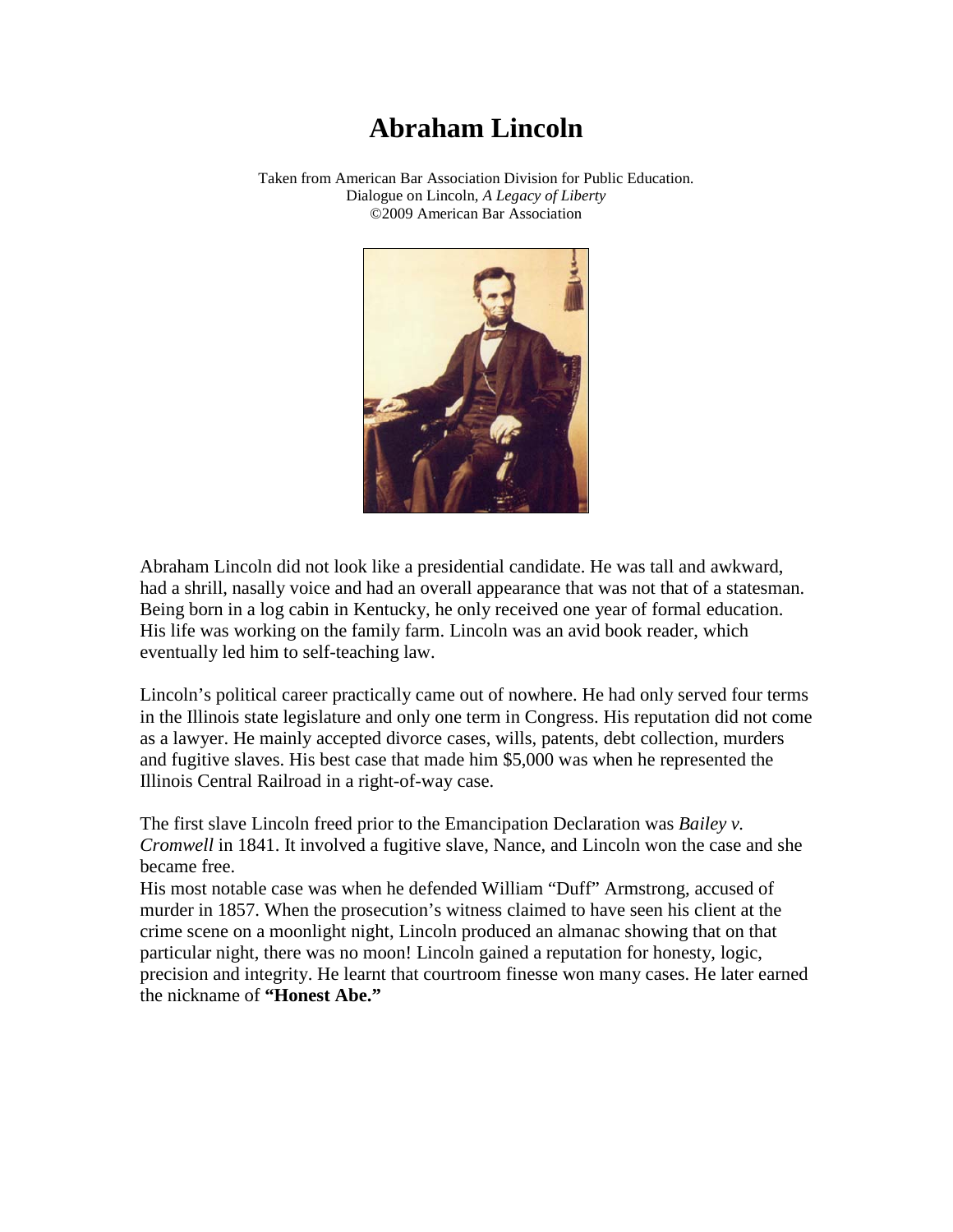When Lincoln served in Congress from 1846-1848 he was noted for taking a stance on four major issues.

- He spoke out against the Mexican-American War.
- He advocated for abolishing slavery in the nation's capital.
- He fought for money for improved infrastructure and the Illinois state capital in Springfield.
- Lincoln also fought for suffrage rights for all tax-paying Illinois immigrants as they were often the target of nativist attitudes within the state.

When Lincoln became president, he argued that the Constitution did not allow for secession of individual states from the Union. He vowed to preserve the Union at all costs. On the day of his inauguration, March 4, 1861, eleven Southern slave states declared their independence from the United States of America. They viewed the Republican president as a threat to their states rights. They believed that Lincoln's new government would strengthen the federal government, restrict slavery, increase taxes, advance industrialization and implement higher tariffs. Lincoln's presidency would all but take away their agrarian and plantation societies.

*"We hold to the principle among others that this government is not solely the government of the majority but that the minority have rights that must be respected….we will not submit to having our rights taken from us."* John Cochran, Georgia.

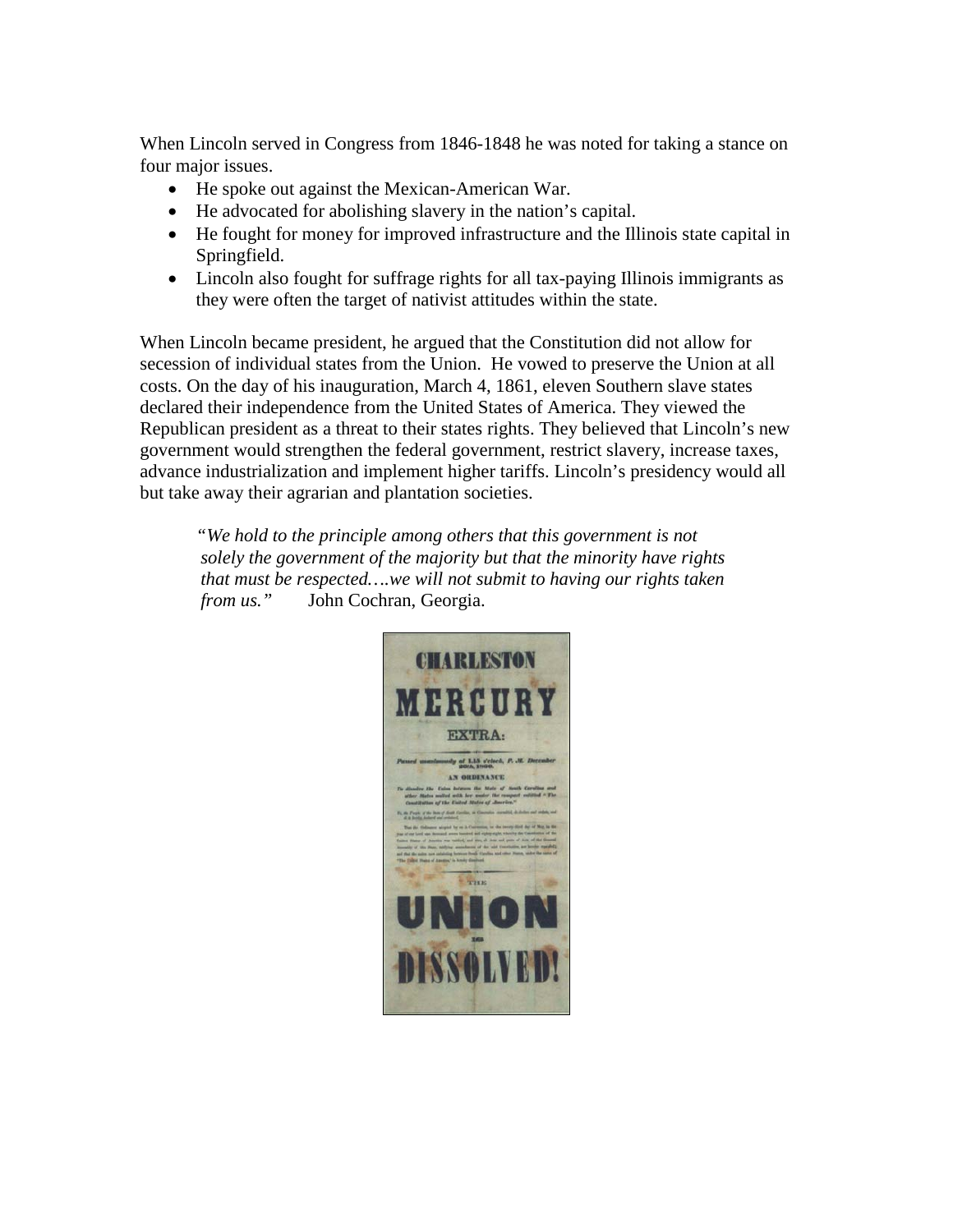On August 16, 1861, Lincoln declared that the Southern states were in rebellion against the United States. He called their actions "*an insidious debauching of the public mind*," and simply unlawful.

> *We find the proposition that, in legal contemplation, the Union is perpetual as confirmed by the history of the Union itself. The Union is much older than the Constitution. It was formed, in fact, by the Articles of Confederation in 1774. It was matured and continued by the Declaration of Independence in 1776. It was further matured, and the faith of all thirteen States expressly plighted, and engaged that it should be perpetual, by the Articles of Confederation in 1778. And, finally, in 1787, one of the declared objects for ordaining and establishing the Constitution was "to form a more perfect Union."* Abraham Lincoln at his second inaugural address, March 4, 1861.

Lincoln believed that if the Southern States were allowed to secede, the United States would no longer serve as an example of law, order, and liberty for the world. American democracy, *"of the people, by the people, for the people"* would be destroyed.

The **Fugitive Slave Act** of 1850 gave stronger property protections to slaveholders and stricter punishments for those in violation of the law. Every American, according to the Act, including those in free states, must protect any slaveholders' property rights by returning a runaway slave. In addition to this law, any free slave in the North was subject to being mistaken for a runaway and taken to the South in lieu of the origin runaway. Northern abolitionists had to choose to either break the law or honor their values. People that were found guilty of aiding a fugitive slave were subject to six months in prison and a \$ 1,000 fine.

## **Ending slavery at the start of the Civil War was not the main priority for Lincoln. He saw that the war was all about preserving the Union.**

*"If I could save the Union without freeing any slave I would do it, and if I could save it by freeing all the slaves I would do it; and if I could save it by freeing some and leaving others alone I would also do that."*

Abraham Lincoln in a letter to Horace Greeley in 1862.

Lincoln's underlying motive was to ensure that the slaveholding border states, **Kentucky, Missouri, Maryland and Tennessee** stayed in allegiance with the Union. However, as the war dragged on, Lincoln realized that emancipation was essential to preserving the Union.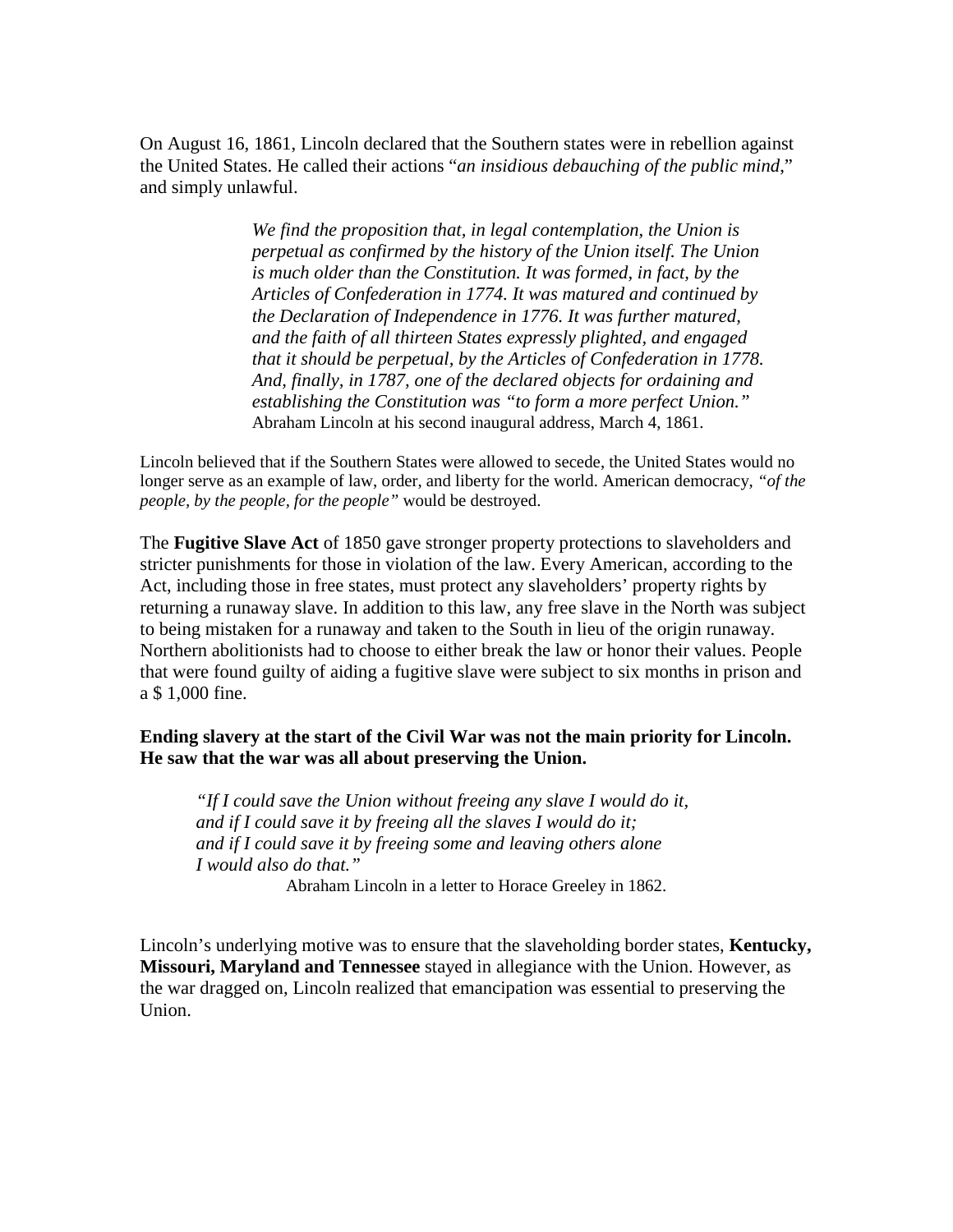On January  $1<sup>st</sup>$ , 1863, under the given role of commander-in-chief, Abraham Lincoln issued the Emancipation Declaration.

> *"I am naturally anti-slavery. If slavery is not wrong, nothing is wrong. I can not remember when I did not so think, and feel. And yet I have never understood that the Presidency conferred upon me an unrestricted right to act officially upon this judgment and feeling".*

Abraham Lincoln in a letter to Albert Hodges, April 4, 1864.

Lincoln did not want the Emancipation Declaration to be seen as a wartime measure. He had to have the declaration pass in Congress. It was a difficult fight for him but finally in January, 1865, Congress passed the **Thirteenth Amendment**. Lincoln would not live to see it ratified!

The Civil War was fought between the Northern and Southern states across an imaginary line, the **Mason-Dixon Line**. Propaganda and political speeches fueled both sides into a more aggressive war. To maintain national security, he issued orders to suspend the writ of habeas corpus, restrict free speech, and have his government control the freedom of the press. Many of his contemporaries called him a tyrant, but Lincoln defended his actions before Congress, citing his inaugural pledge to protect the country.

Lincoln's actions resulted in approximately 38,000 American citizens being arrested during the war as threats to national security.

When Lincoln was assassinated in 1865, just days after the end of the war, his goal for "the new birth of freedom" had to continue. People began honoring him immediately following his death.

Lincoln was the first American president to be assassinated. He became a political martyr, he had sacrificed his own life for the nation he fought so hard to preserve.